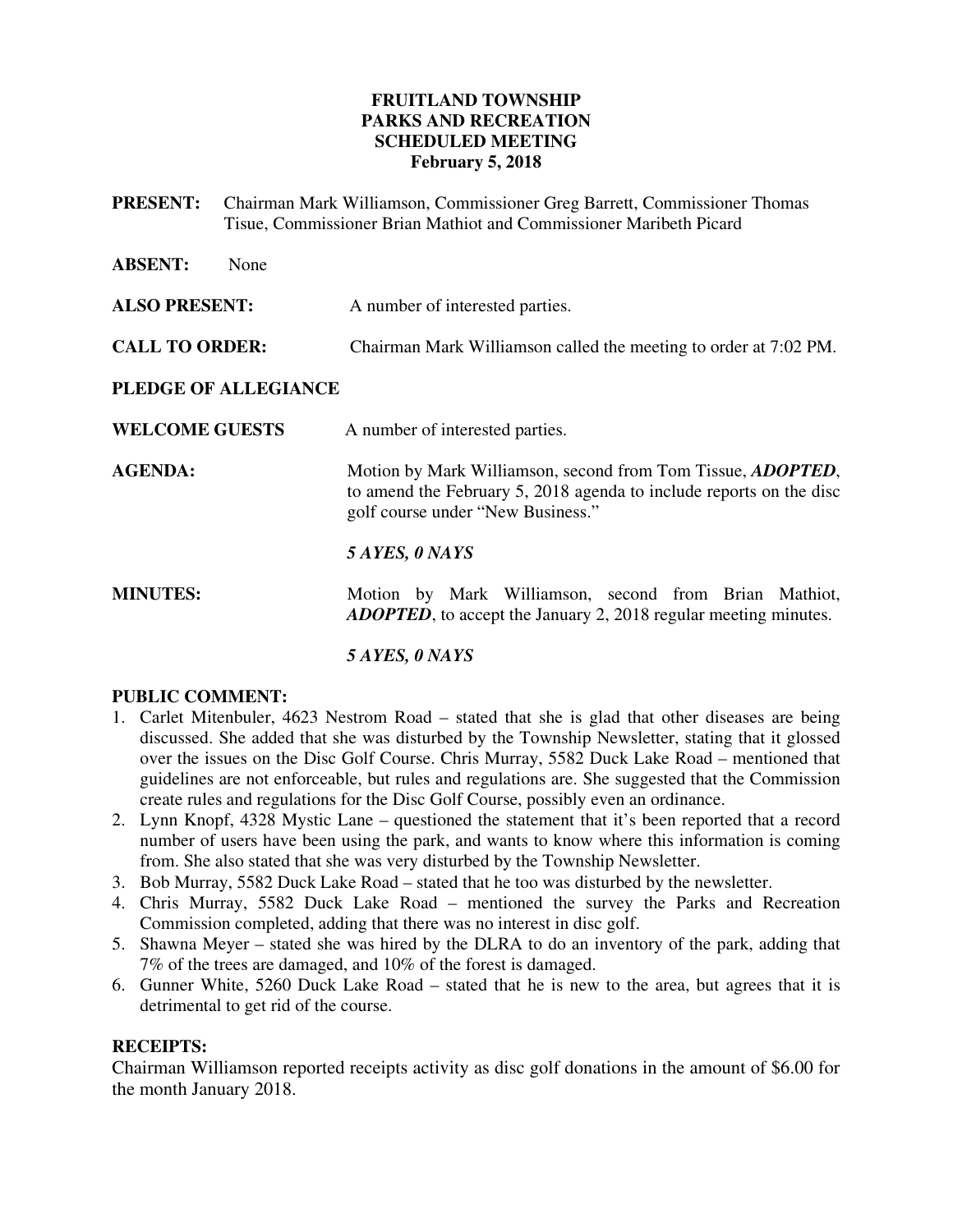#### **PARKS AND RECREATION COMMISSION** February 5, 2018 Page 2 of 5

 Motion by Mark Williamson, second from Brian Mathiot, *ADOPTED*, to accept receipts for \$6.00 from Disc Golf donations for the month of January 2018.

# *5 AYES, 0 NAYS*

#### **DISBURSEMENTS:**

Chairman Williamson reported disbursements activity as \$1,450.00

Motion by Mark Williamson, second from Greg Barrett, *ADOPTED*, to pay total disbursements of \$1,450.00.

## *5 AYES, 0 NAYS*

 *Roll Call Vote for Receipts and Disbursements: Mathiot-Aye, Tisue-Aye, Barrett-Aye, Picard-Aye, Williamson-Aye* 

## **UNFINISHED BUSINESS:**

#### **1. NHS Volunteering**

Commissioner Picard stated that she spoke to the coordinator at Whitehall High School, and her students will likely begin volunteer work in the spring. She added that she has also reached out to Reeths-Puffer High School and North Muskegon High school coordinators.

## **2. Tree trimming**

Commissioner Barrett reported that he hasn't heard back from Stafford's, but that they will be able to complete the tree trimming before the fiscal year end.

## **3. Baseball fence capping**

Chairman Williamson reported that the capping had to be purchased after February  $3<sup>rd</sup>$  to be able to postpone delivery. He added that he has requested an April 1<sup>st</sup> delivery.

#### **4. Park registration**

Commissioner Tisue stated that with there being an increase of park use, registration is important to track the number of people visiting and why they're visiting. He added that he is still working on questions for the registrations. Chairman Williamson suggested that the questions need to be very general.

> Motion by Mark Williamson, second from Brian Mathiot, *ADOPTED*, to suspend Roberts Rule of Order to discuss ideas for park registrations/surveys with the public.

## *4 AYES, 1 NAY (Tisue)*

Many ideas were given from the public, including survey monkey, someone standing at the gate, a laser at the entrance to track numbers, and incentive-based ideas for the visitors.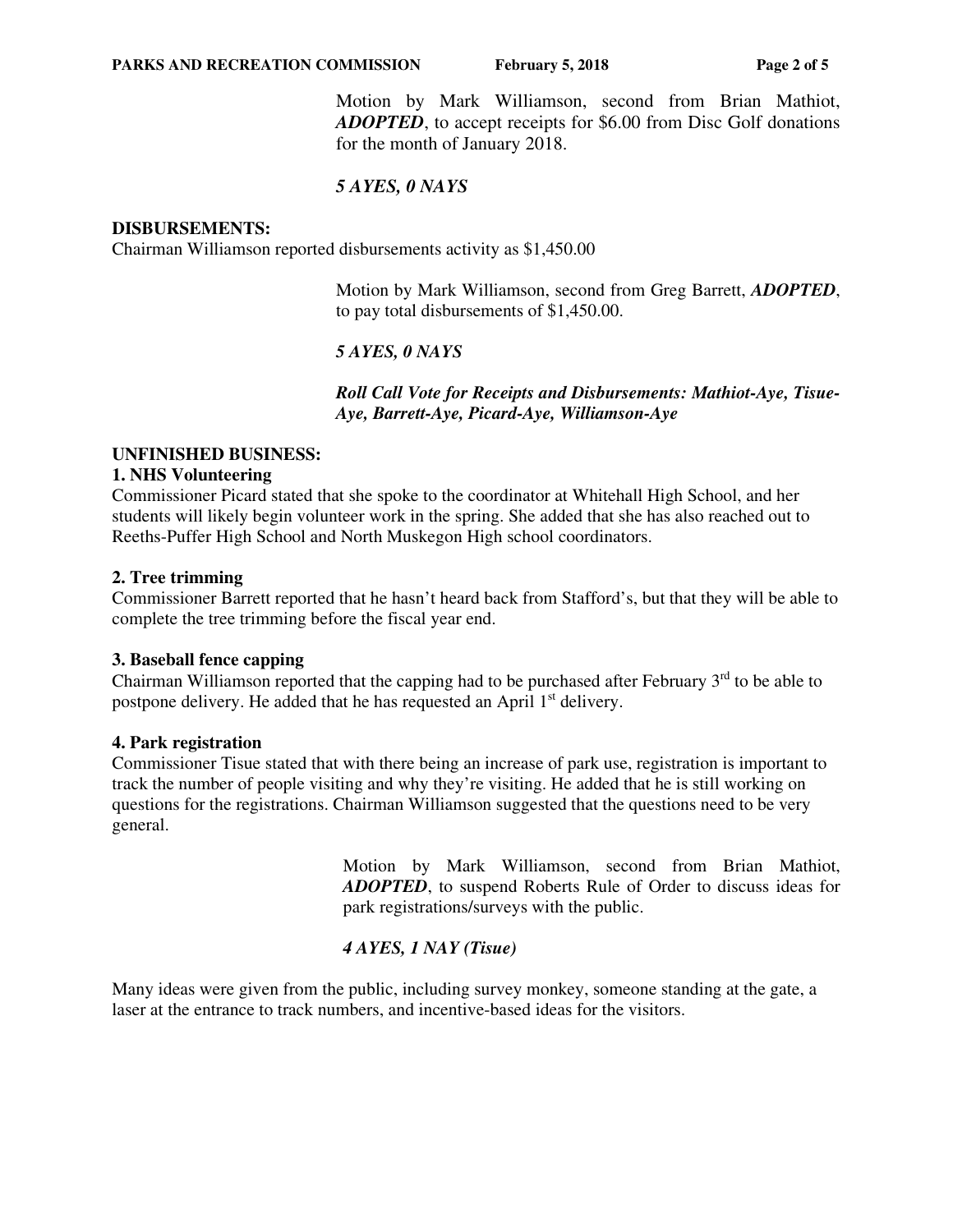Motion by Tom Tisue, second from Mark Williamson, *ADOPTED*, to follow Roberts Rule of Order and go back into meeting discussions.

# *5 AYES, 0 NAYS*

Commissioner Tisue will continue to produce the questions and further discussions will take place at the March 2018 meeting.

## **5. Park guidelines**

Chairman Williamson referenced the list he emailed to the commissioners. Further discussions will take place at the March 2018 meeting.

## **6. Natural resource survey quote**

Motion by Tom Tisue, second from Mark Williamson, *ADOPTED*, to table discussions until the March meeting.

## *5 AYES, 0 NAYS*

## **7. Future projects**

The commissioners agreed that moving forward, they would propose future projects to the Township Board to gauge their interest, then they would move forward with grants.

## **8. Meeting dates/time**

Chairman Williamson stated that he has requested twelve meetings for the 2018-19 budget, as it has been difficult for the commission to achieve progress with things when they are given sixty days in between meeting dates.

The commissioners discussed the time change, compromising and agreeing to move the meeting times to 6:30p.m. moving forward.

> Motion by Brian Mathiot, second from Mark Williamson, *ADOPTED*, to change the meeting time of the Parks and Recreation Commission to 6:30p.m. starting March 5, 2018.

# *5 AYES, 0 NAYS*

## **9. 2018-19 budget**

Chairman Williamson stated that the proposed budget has been submitted for review. It was also discussed that the tree guards for the disc golf course need to be purchased before March 31, 2018, which is the end of the fiscal year.

## **NEW BUSINESS**

## **1. Disc golf course reports**

Chairman Williamson mentioned reports regarding oak wilt disease, the spread and causes, and ways to prevent it. The reports were from quite a few professionals in the field.

## **2. Forester Lucas opinion**

Chairman Williamson reported that Mr. Lucas originally reported that the installation of a disc golf course would be low impact as it relates to the forest. Williamson then stated that Mr. Lucas recanted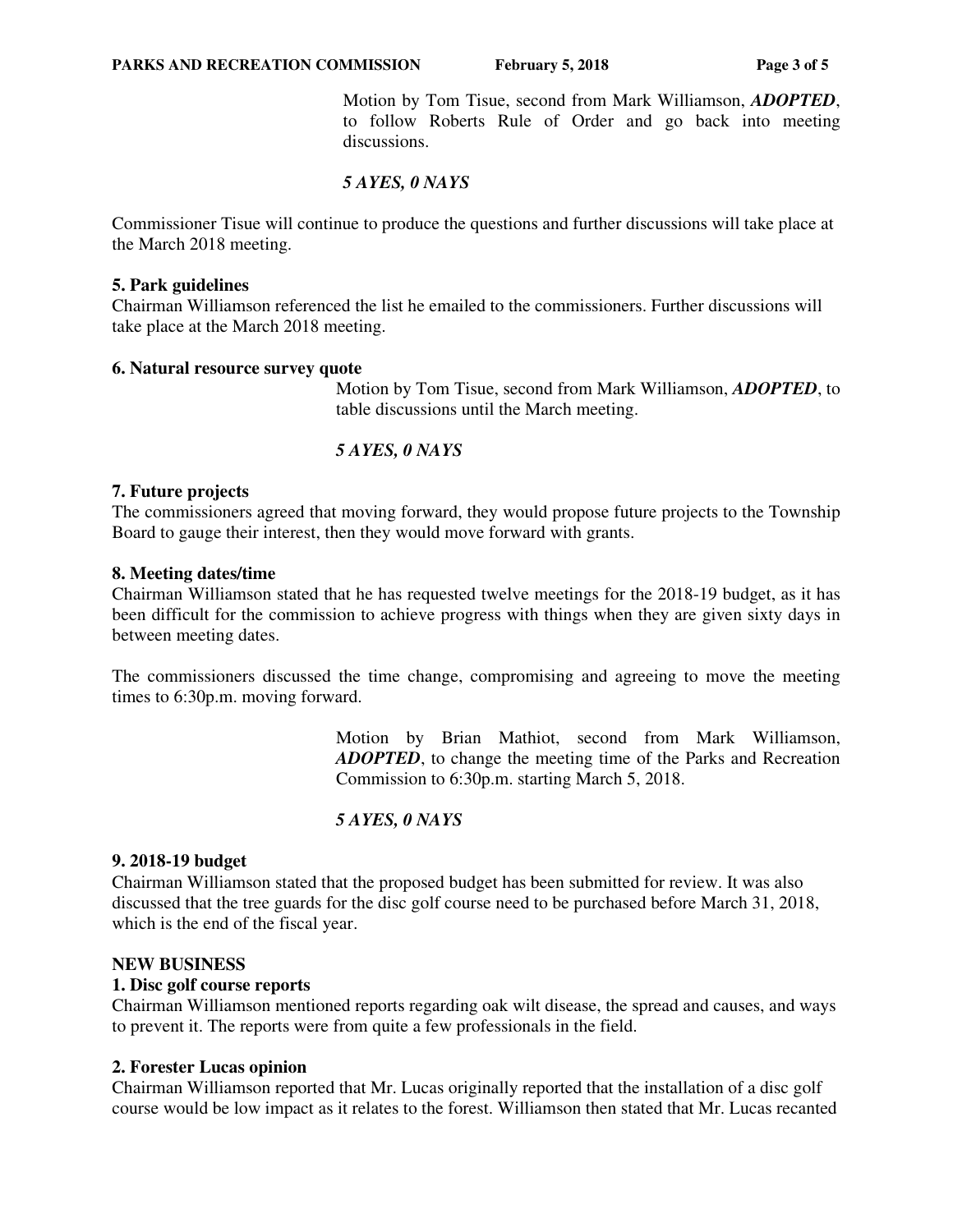his opinion after receiving information and doing research on the topic. He did offer some best practices to protect the trees and prevent damage to the trees.

# **3. Muskegon Conservation District report – Dallas Goldberg**

Chairman Williamson reported that Dallas Goldberg said that a fraction of disc induced damage is deep enough to provide an entry point for oak wilt introduction. Goldberg also said that oak wilt could become a problem from naturally occurring wounds created by things such as human tree carvings, wind damage, deer and other animal browse, just to name a few. Goldberg also highlighted some best practices to use to minimize risk and protect trees on the course. Goldberg stated that while the location of the course was not ideal, plans are in place for problematic areas.

Commissioner Tisue stated that the real issue is that the public needs to be made aware of what the risks are, and that it might be a good idea to hold a public hearing. Chairman Williamson said that if a public hearing were to be for educational purposes, he would be all for it, but not if the disc golf course closure were to be debated.

Commissioner Picard questioned whether or not the tree guards are working, and Commissioner Barrett responded that according to Dallas Goldberg, they are. Commissioner Barrett did say, however, that the guards need to be adjusted to cover a little higher and lower than what they are currently covering. Commissioner Picard then stated that it might be a good idea to install a few different tree guards to test them and see which one is the best option. Commissioner Tisue stated that Dr. Roberts doesn't think the tree guards being used are accurate protection and is willing to help figure out what will work best. Commissioner Mathiot stated that it would be a good idea to contact him and take him up on his offer to help.

Commissioner Tisue stated that the Commission should be protecting the natural resources and doing everything they can to do so. He questioned whether they are doing so. Commissioner Tisue also asked what the most responsible way is to proceed, and said that they should be trying to minimize risk, not just live with it. Chairman Williamson stated that the Parks and Recreation Commission is striving for balance to manage the natural resources while creating recreational activities.

Commissioner Picard questioned the "nature preserve" at Nestrom Road Park/Disc Golf Course, and Chairman Williamson responded that the Township office has been going through records to determine the history of the park and the directive for the park as a nature preserve, and as of yet, there has been nothing found designating it as such.

Chairman Williamson reminded the commissioners that the course was approved by both the Parks and Recreation Commission and the Township Board, the money has been spent to put the course in place, and that there are many volunteers who have provided time and money to help with the course. He stated that it is the Commission's responsibility to take care of the course, and any issues that arise with it. Commissioner Mathiot agreed, stating that all information has been on oak wilt, and he said they should be stepping up and offering guidance on how to maintain it. Commission Mathiot stated that the group should employ the best practices offered by professionals who know what they should be. Commissioner Tisue stated that Rick Lucas had ideas for operating the course, stating that the commission should put these to use and move forward.

# **UPDATES:**

None.